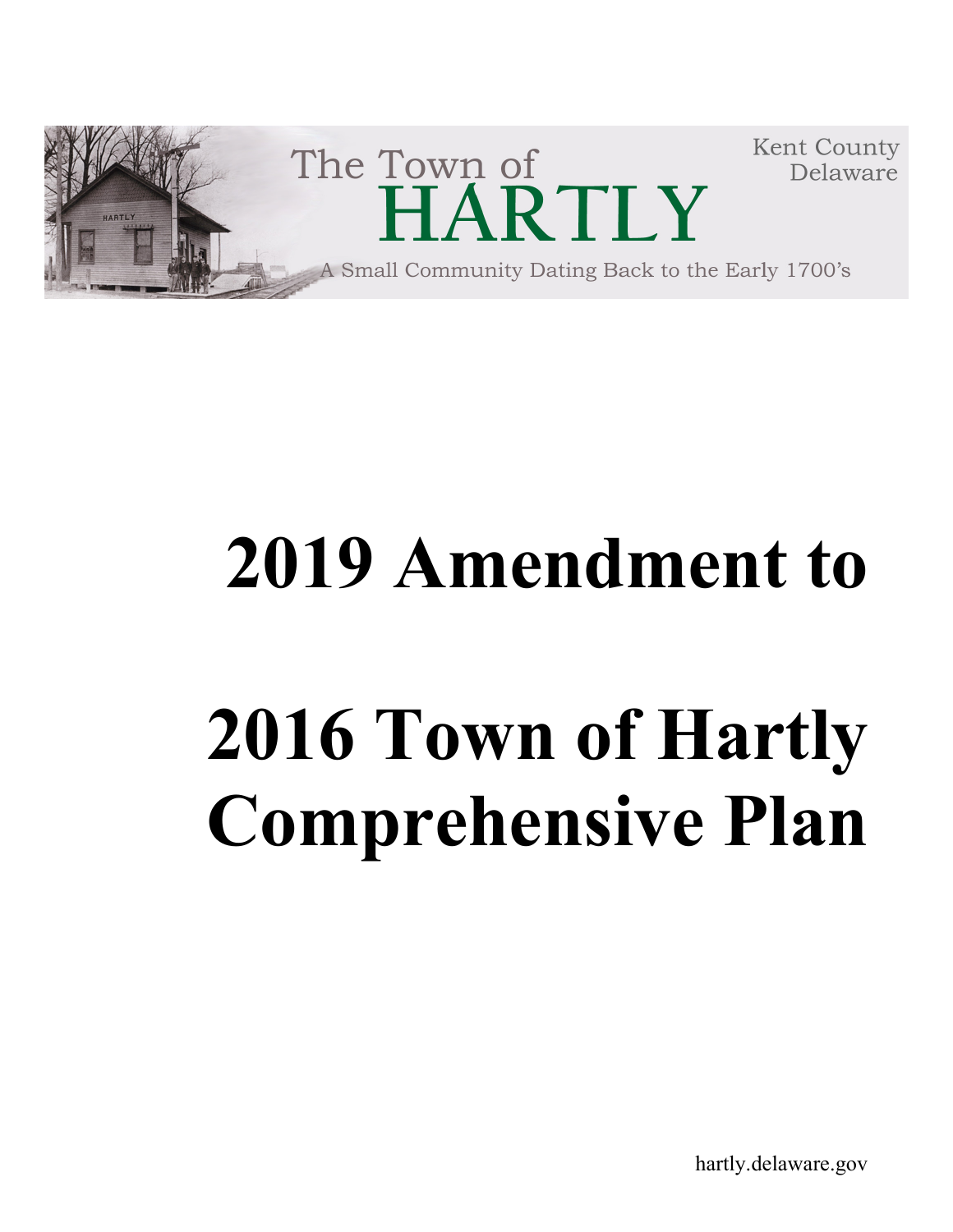## **TABLE OF CONTENTS**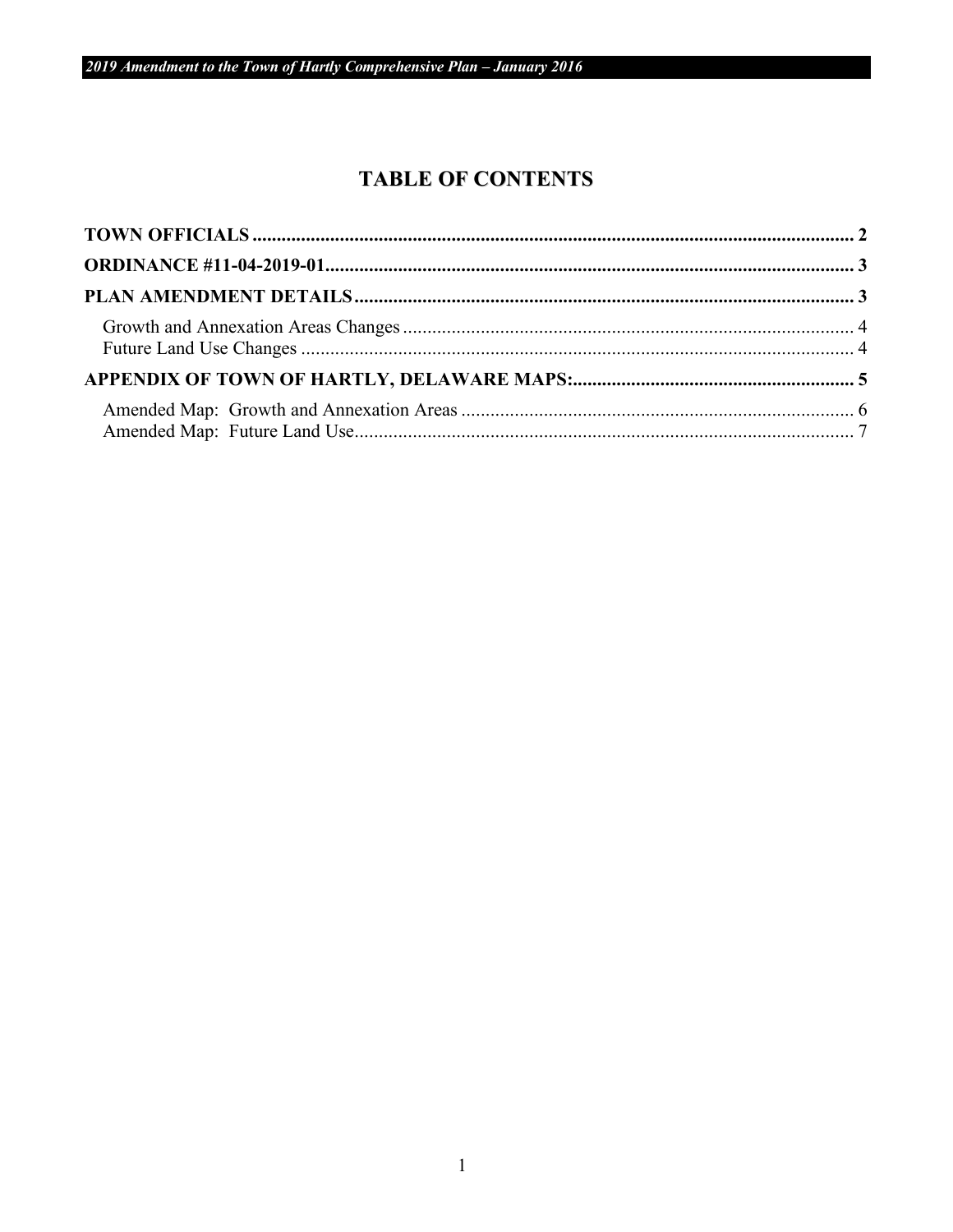#### <span id="page-2-0"></span>**TOWN OFFICIALS**

#### *Town of Hartly*

President and Council (2018 – March 2019) Mark Maguire, President

Suzanne Morris, Treasurer Rebekah Legar, Town Clerk Raymond K. Morris, Public Works

Planning Commission (2018- March 2019) Robert Graves

Meghan Raughley Raymond (Pete) H. Morris, Jr Amy Maguire Suzanne Morris Robert Graves Megan Raughley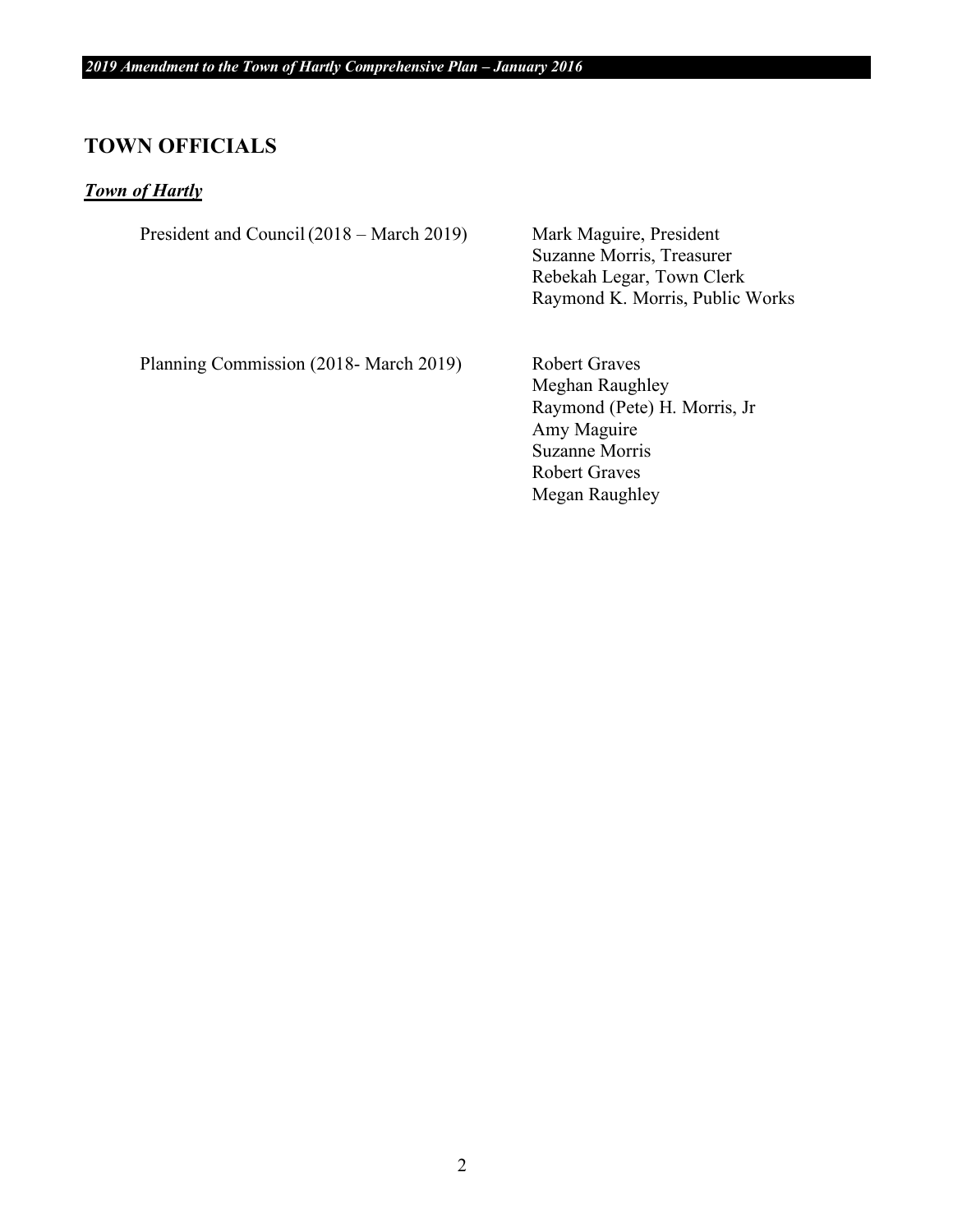## <span id="page-3-1"></span><span id="page-3-0"></span>**ORDINANCE #11-04-2019-01**

## **ORDINANCE #11-04-2019-01**

#### TOWN OF HARTLY, KENT COUNTY, DELAWARE BY THE PRESIDENT AND TOWN COUNCIL OF THE TOWN OF HARTLY APPROVING AND ADOPTING BY ORDINANCE A 2019 AMENDMENT TO THE 2016 TOWN OF HARTLY COMPREHENSIVE PLAN

WHEREAS, the Town Council of the Town of Hartly, Delaware, has determined it is necessary to amend the 2016 Town of Hartly Comprehensive Plan to identify parcels 9-00-06319-01-0500-000-01, 9-00-06319-01-0600-000-01, 9-00-06319-01-0100-000-01, 9-10-06319-01-1400-000-01, and 9-10-06319-01-1500-000-01 on the Future Land Use, and the Proposed Annexation and Usage Areas maps, as commercial parcels; and

WHEREAS, the Town Council of the Town of Hartly held duly advertised public meetings in the months of October 2018, December 2018, and February 2019; and

WHEREAS, interested parties and government agencies have been notified and consulted with regards the aforementioned amendment; and

WHEREAS, a Preliminary Land Use Service (PLUS) Application, Comprehensive Plan Amendment, was submitted to the State of Delaware Office of State Planning Coordination (OSPC) on December 28, 2018, conferenced on January 23, 2019 and the Town Council of the Town of Hartly received comments with no objections regarding the aforementioned amendments back from the OSPC in a letter dated February 20, 2019; and

NOW, THEREFORE, BE IT HEREBY ORDAINED, by the President and Council of the Town of Hartly, a majority thereof concurring in Council duly met, that the Town of Hartly 2019 Amendment to the 2016 Comprehensive Plan, is hereby adopted by the Town of Hartly.

AND BE IT FURTHER ORDAINED THAT this Ordinance shall be effective upon the date of its adoption.

This shall certify that this is a true and correct copy of the ordinance duly adopted by the Town Council of the Town of Hartly at a duly -noticed and convened meeting at which a guorum was present on April 11, 2019.

| Mark A. Maguire, President                     | Date |
|------------------------------------------------|------|
| Suzanne K. Morris, Treasurer                   | Date |
| Raymond K. Morris, Public Works                | Date |
| Megan S. Raughley, Town of Hartly Commissioner | Date |
| Robert J. Graves, Town of Hartly Commissioner  | Date |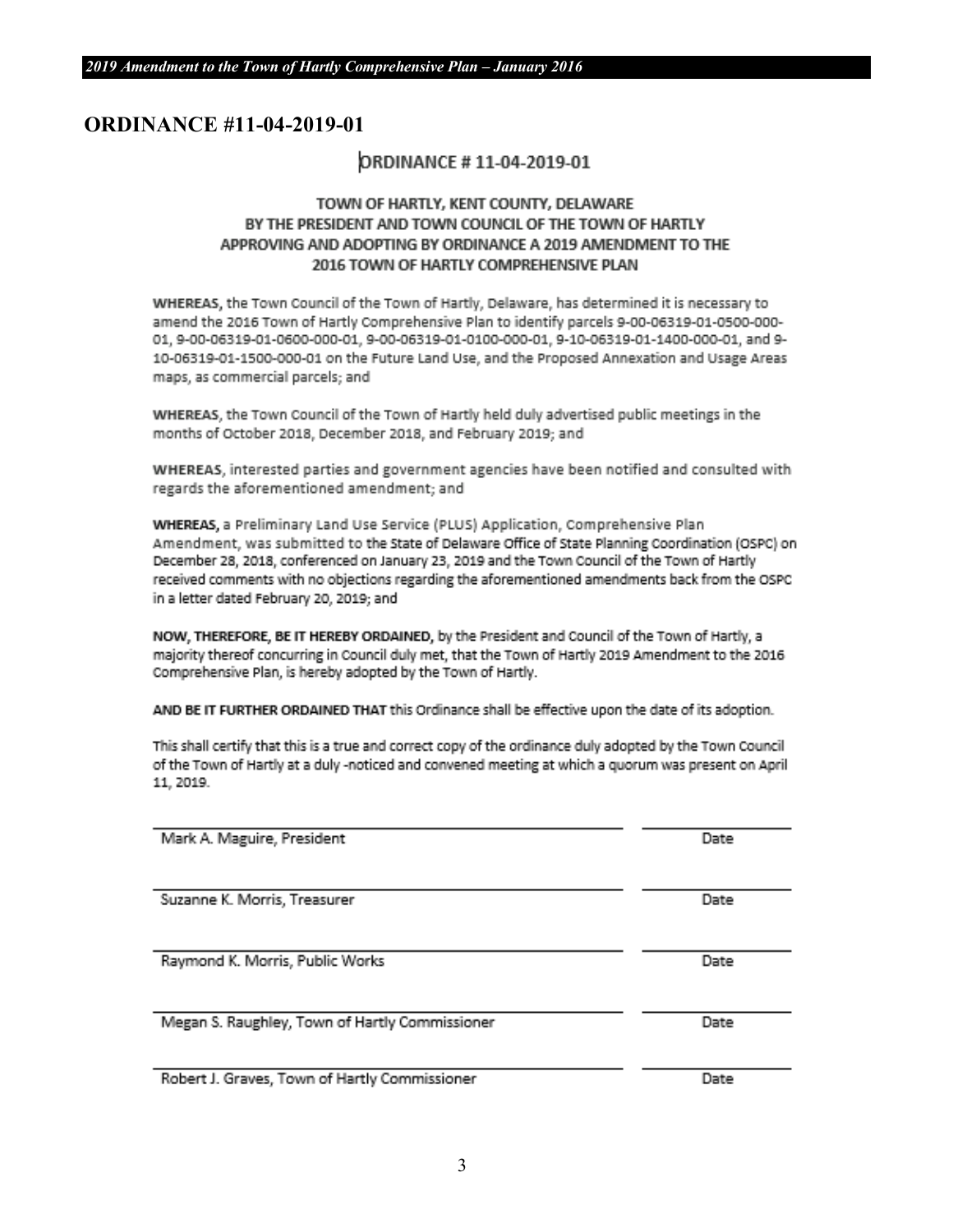#### **Plan Amendment Details**

This section of the Plan Amendment document provides details about the 2019 Amendment regarding updates to the Proposed Annexation and Usage Map (a.k.a. Growth and Annexation Areas map), found on page 34, and the Future Land Use map, found on page 37, of the 2016 Town of Hartly Comprehensive Plan.

#### <span id="page-4-0"></span>**Growth and Annexation Areas Changes**

This Plan Amendment changes the Growth and Annexation Area (a.k.a. Proposed Annexation and Usage) for the following parcels:

| Parcel $ID's -$                                         | 9-00-06319-01-0100-000-01<br>9-00-06319-01-0500-000-01<br>9-00-06319-01-0600-000-01 |
|---------------------------------------------------------|-------------------------------------------------------------------------------------|
| Owner Name -                                            | Mark Kohout                                                                         |
| 2016 Proposed Annexation and Usage -                    | Residential                                                                         |
| 2019 Amendment Growth and Annexation Areas - Commercial |                                                                                     |

#### <span id="page-4-1"></span>**Future Land Use Changes**

This Plan Amendment changes the Future Land Use for the following parcels:

| Parcel $ID's -$                                         | 9-10-06319-01-1400-000-01<br>9-10-06319-01-1500-000-01 |
|---------------------------------------------------------|--------------------------------------------------------|
| Owner Name -                                            | Mark Kohout                                            |
| 2016 Proposed Annexation and Usage -                    | Residential                                            |
| 2019 Amendment Growth and Annexation Areas - Commercial |                                                        |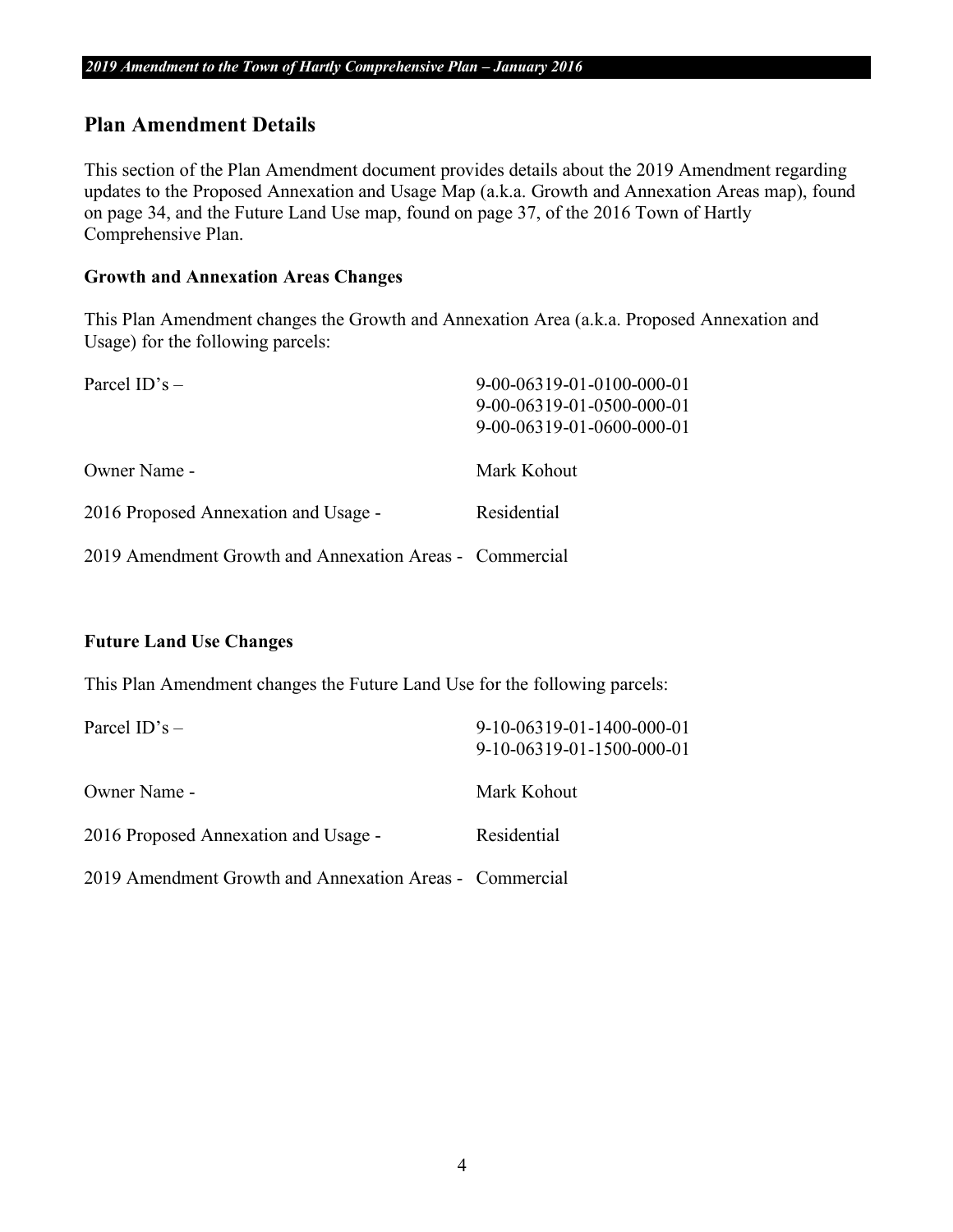## <span id="page-5-0"></span>**Appendix of Town of Hartly, Delaware Maps:**

Page 6: Amended Growth and Annexation Areas (a.k.a. Proposed Annexation and Usage) Page 7: Amended Future Land Use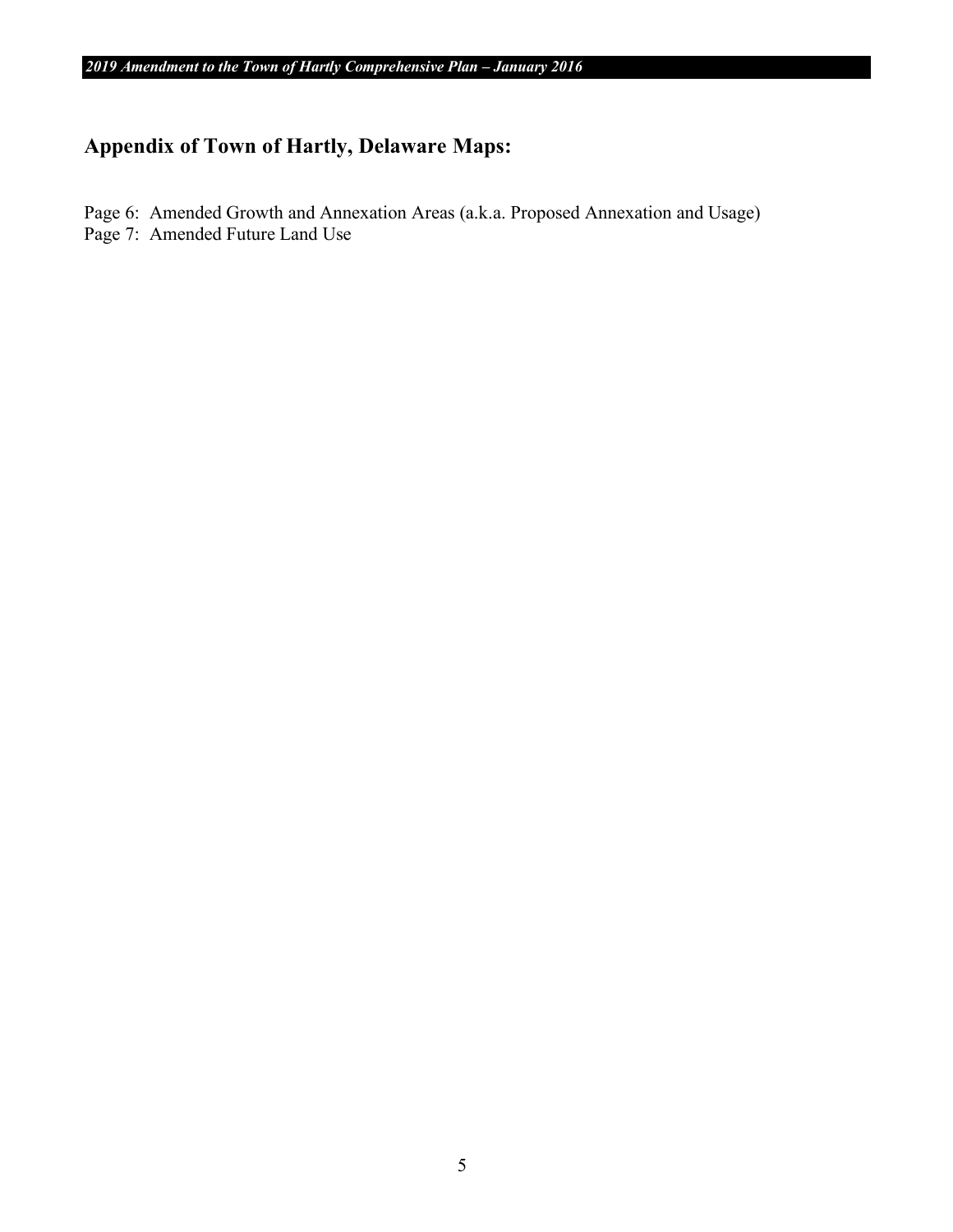<span id="page-6-0"></span>**Amended Map: Growth and Annexation Areas**